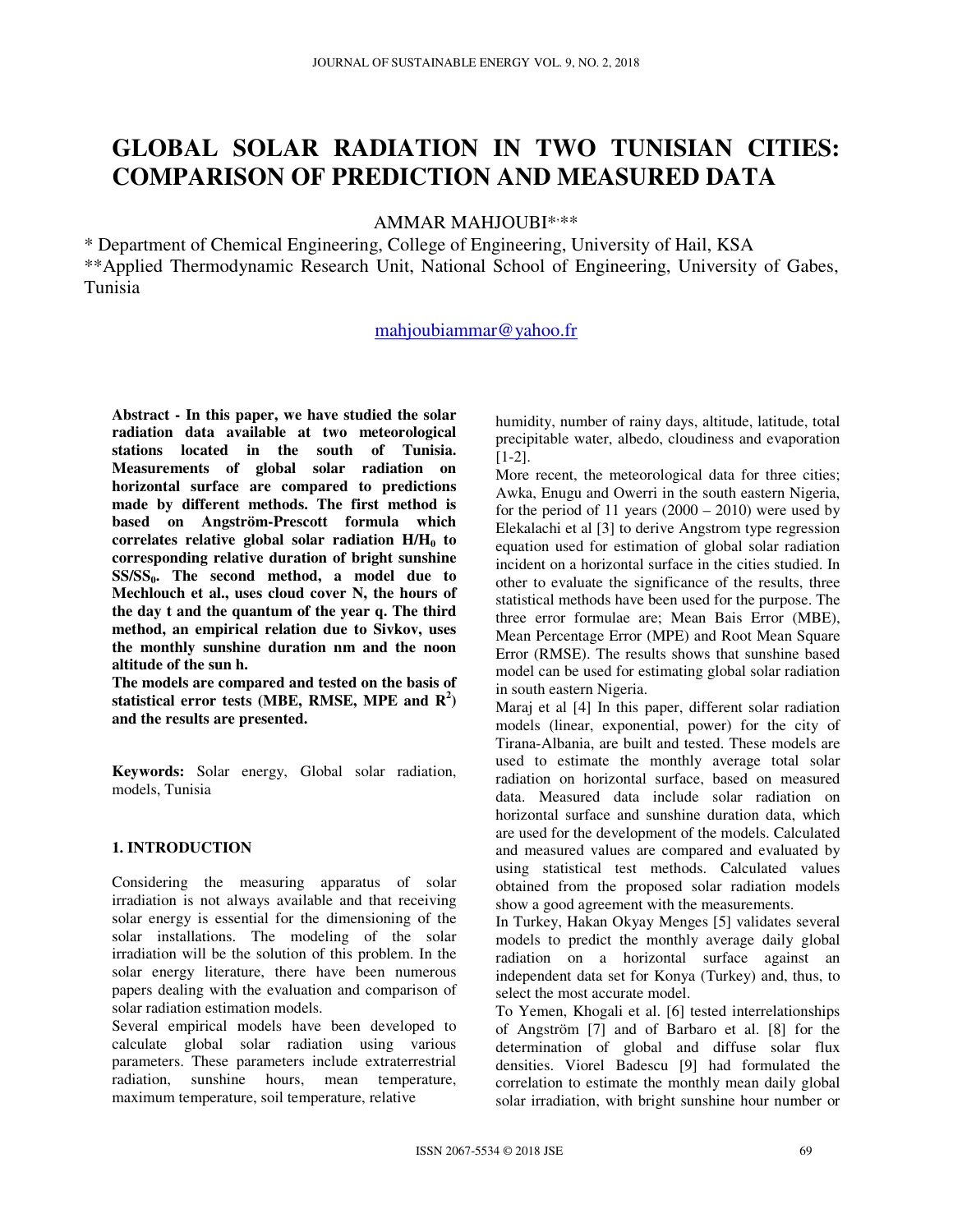fractional total cloud amount as input for Romania. Rehman and Halawani [10] had developed an empirical correlation for the estimation of global solar radiation in Saudi Arabia. Also, he had presented the comparison between the present correlation and other models developed under different geographical and varied meteorological conditions.

Mohandes et al [11] have compared radial basis function methods with regression models for Saudi stations and found the radial basis method models to be better than the regression models.

Islam et al. [12] compared measured solar energy radiation for a one complete year in Abu Dhabi with NASA SSE model and 10-year average data of Abdalla et al. [13]. They also compared the monthly mean daily values of global solar radiation and temperature of Abu Dhabi and other Arab State capitals.

Other researchers used different models to calculate the solar radiation received by a tilted plan. Desnica et al. [14] presented a method for the calculation of the received solar global flux to different slant. They used interrelationships of Liu-Jordan [15] and of Klein [16] modified while taking account of the atmospheric transmission, calculations have been made for two regions in Yugoslavia. Good results have been gotten for the different slants.

Ma and Iqbal [17] compared the three following models: Model isotropic [17], model of Hay [18] and model of Klucher [19] for the evaluation of the received solar radiation by a tilted plan in the region of Ontario (Canada). It is shown here that only models of Hay and Klucher could be used.

The objective of this study was to validate several models to predict the monthly average daily global solar radiation on a horizontal surface against an independent data set for two cities in the south of Tunisia; Medenine city and Gabes city and, thus, to select the most accurate model.

## **2. EXPERIMENTAL SETUP AND PROCEDURE**

#### **2.1. Experimental data**

The sites of the measurement stations were located at two cities in the south of Tunisia; Medenine city (33°21'N latitude, 10°29'E longitude) and Gabes city (33°53'N latitude, 10°06'E longitude).

The experimental data are registered in a Degreane weather station located in the two cities for a period of six years (2002-2008). This data logger was used to collect meteorological data; the global solar radiation on horizontal surface is the principal measuring parameter. A Degreane weather station had a pyranometer Kipp & Zonen model CM-6B of accuracy ±2% for measuring global solar radiation. The

meteorological data from the data logger will be transmitted to two computers in the two cities every hour using specified software.

#### **2.1.2. Empirical models**

#### **Model 1:**

The first relation which we shall use is an Angström [7] correlation based relationship and modified by Prescott (1940) [20]:

$$
\frac{H}{H_o} = a + b \cdot \frac{SS}{SS_0}
$$
 (1)

Where H is the monthly average of the daily global radiation on a horizontal surface,  $H_0$  is the extraterrestrial solar irradiance on a horizontal surface, SS is the monthly average of daily hours of bright sunshine,  $SS_0$  is the maximum daily hours of sunshine, and a and b are regression constants.

The ration  $SS/SS_0$  is the fraction of maximum possible number of bright sunshine hours and  $H/H<sub>0</sub>$  is the atmospheric transmission coefficient.

Values of SS are computed from Cooper's formula

$$
SS = \frac{2}{15} \cdot \cos^{-1}(-\tan \varphi \cdot \tan \delta)
$$
 (2)

Where  $\varphi$  is the latitude and  $\delta$  is the solar declination, While H0 is obtained from [21]:

$$
H_0 = \frac{24}{\pi} I_s.f.(\cos\varphi.\cos\delta.\sin\omega + \frac{2\pi \omega}{360}.\sin\varphi.\sin\delta)
$$
 (3)

Where Is is the solar constant (=1367 W/m<sup>2</sup>), and  $\omega$  is the sunrise hour angle.

$$
f = (1 + 0.033 \cos(\frac{360q}{365}))
$$
 (4)

Where  $f$  is the eccentricity correction factor and  $q$  is the day number.

#### **Model 2:**

In our model Mechlouch, the hourly global solar radiation can be expressed as [22]:

$$
G_H = A_N.A_q.A_t \tag{5}
$$

$$
A_N = 0.1412N - 23.04 \t\t for N \le 0.5 \t\t (6)
$$

$$
A_N = 3.7209N - 37.853 \t for 0.5 < N \le 1 \t (7)
$$

$$
A_q = 0.01407 \sin[\frac{360}{365}(284 + q)] - 0.0357\tag{8}
$$

$$
A_t = t^4 - 47.958t^3 + 795.68t^2 - 5291t + 12158
$$
 (9)

Where GH is the hourly global solar radiation on a horizontal surface  $(W/m^2)$ , q is the Julian day of the year, t is the hour of the day and N is the daily average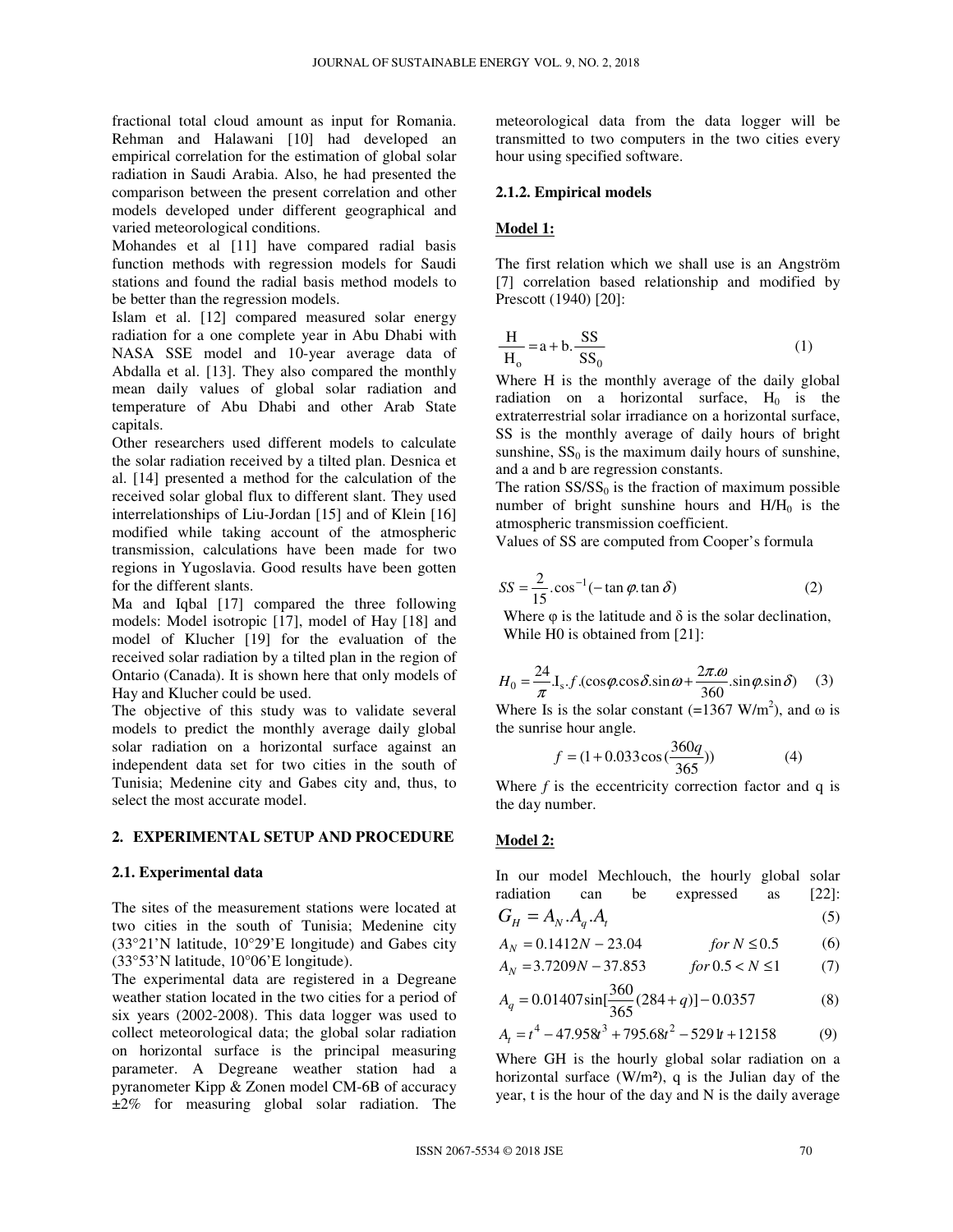of cloud cover.

To estimate the monthly global solar radiation, we use the following expressions:

$$
G_d = \sum_{t_1}^{t_2} G_H = \sum_{t_1}^{t_2} A_N . A_q . A_t
$$
 (10)  

$$
H = \sum G_d
$$
 (11)

Where  $G_d$  and H are respectively the daily and the monthly global solar radiation.

 $t_1$  is the sunset hour and  $t_2$  is the sunrise hour.

### **Model 3:**

This correlation was proposed by Sivkov [23–24]:

 $H=4.9(n_m)^{1.31}+10500(\sinh)^{2.1}$  (12) Where H and  $n_m$  are respectively the monthly global solar radiation and the monthly sunshine hours and h is the noon altitude of the sun. While sinh is obtained from:

 $\sinh = \sin \varphi \cdot \sin \delta + \cos \varphi \cdot \cos \delta \cdot \cos \omega$  (13)

# **3. RESULTS AND DISCUSSION**

In this part we are going to present the comparison of the predicted values of global solar radiation for the two Tunisian cities using three models and the measured values.

#### **3.1. Estimation by model 1**

The monthly average of the daily values of  $H/H_0$  and  $SS/SS<sub>0</sub>$  are employed to compute the linear regression coefficients a and b of equation (1). The results of Medenine are presented in table 1, and the results of Gabes are presented in table 2.

**Table 1. Linear regression coefficients and coefficient of determination for Angström-Prescott model (Medenine city)** 

| <b>Months</b>  | $\mathbf a$ | $\mathbf b$ | $\mathbb{R}^2$ |
|----------------|-------------|-------------|----------------|
| 1              | 0.60        | 0.34        | 0.90           |
| $\overline{2}$ | 0.72        | 0.29        | 0.90           |
| 3              | 0.61        | 0.38        | 0.91           |
| $\overline{4}$ | 0.32        | 0.55        | 0.95           |
| 5              | 0.46        | 0.48        | 0.92           |
| 6              | 0.31        | 0.62        | 0.94           |

| 7  | 0.46 | 0.44 | 0.93 |
|----|------|------|------|
| 8  | 0.38 | 0.50 | 0.92 |
| 9  | 0.70 | 0.27 | 0.95 |
| 10 | 0.58 | 0.40 | 0.93 |
| 11 | 0.69 | 0.30 | 0.90 |
| 12 | 0.62 | 0.31 | 0.94 |

**Table 2. Linear regression coefficients and coefficient of determination for Angström-Prescott model (Gabes city)** 

| <b>Months</b>  | $\mathbf a$ | $\mathbf b$ | $\mathbb{R}^2$ |
|----------------|-------------|-------------|----------------|
| $\,1$          | 0.41        | 0.27        | 0.90           |
| $\mathbf{2}$   | 0.45        | 0.25        | 0.93           |
| 3              | 0.67        | 0.10        | 0.90           |
| $\overline{4}$ | 0.58        | 0.18        | 0.96           |
| 5              | 0.59        | 0.17        | 0.93           |
| 6              | 0.54        | 0.23        | 0.91           |
| $\overline{7}$ | 0.56        | 0.19        | 0.94           |
| 8              | 0.49        | 0.25        | 0.90           |
| 9              | 0.58        | 0.17        | 0.95           |
| 10             | 0.63        | 0.13        | 0.93           |
| $11\,$         | 0.45        | 0.24        | 0.96           |
| 12             | 0.56        | 0.16        | 0.96           |

Linear regression coefficients a and b are employed in Angström-Prescott model to calculate monthly global solar radiation, the comparison with measured values is presented in Fig. 1 and 2, respectively for January and December.

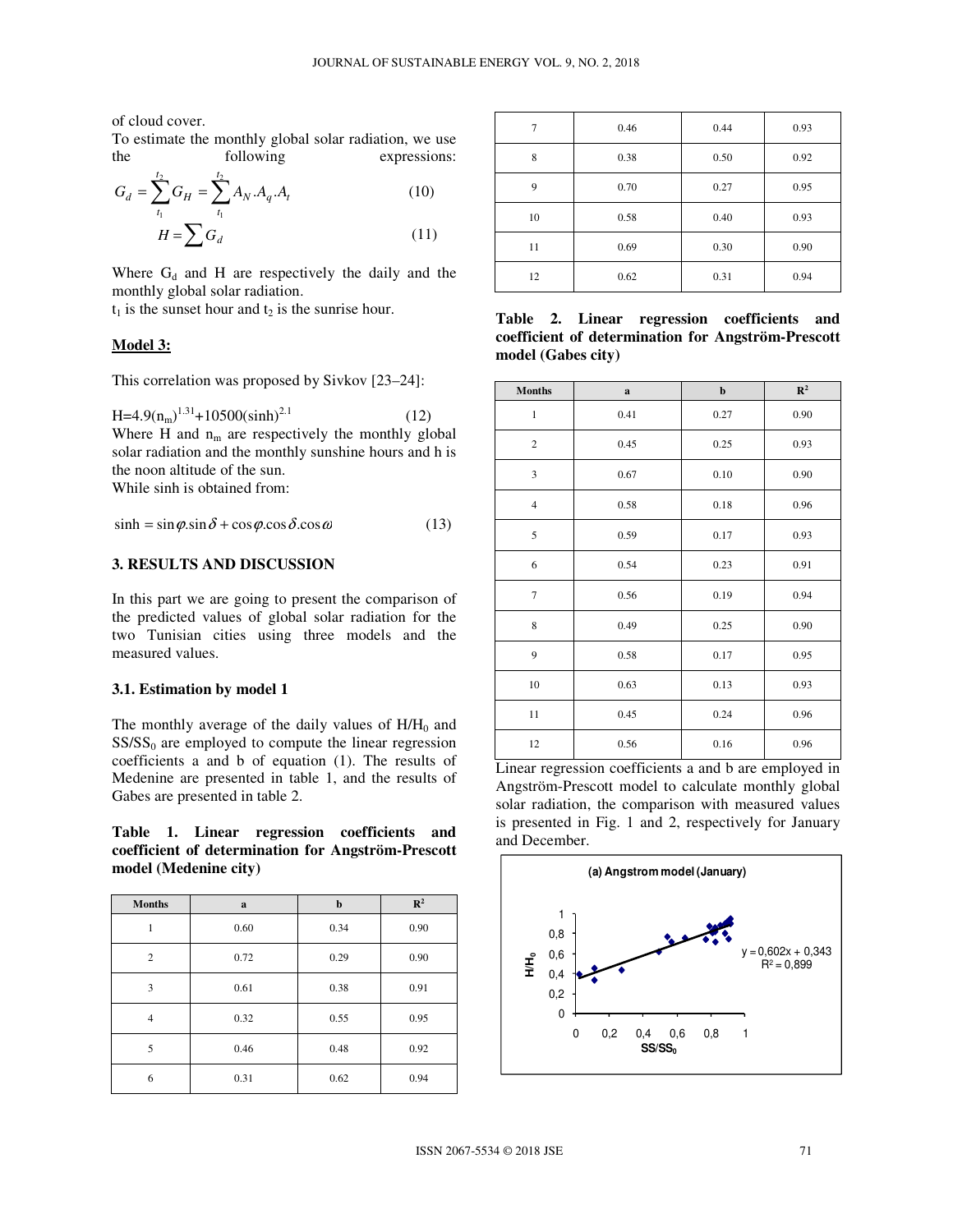

**Fig. 1. H/H0 versus corresponding SS/SS0 for January (a) and December (b) for Medenine city** 





**Fig. 2. H/H0 versus corresponding SS/SS0 for January (a) and December (b) for Gabes city** 

The monthly global solar radiation was calculated for one complete year and the results were compared with average measured data for the period between 2002 and 2008 (Fig. 3).





**Fig. 3. Global monthly radiation, modeled versus measured** 

# **3.2. Estimation by model 2**

The monthly global solar radiation is estimated by equations (5-11) and comparison with measurements is given in Fig. 4.

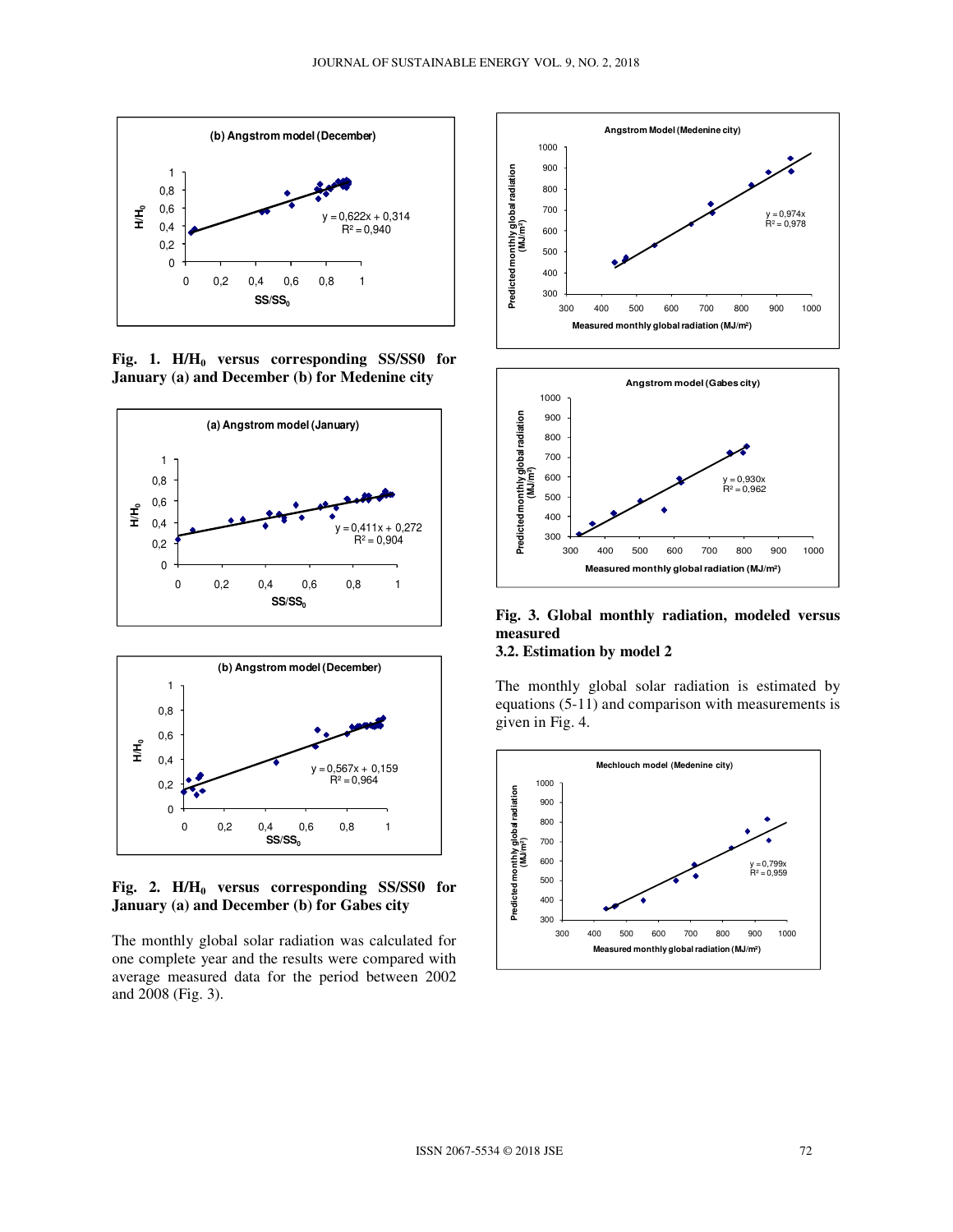

**Fig. 4. Global monthly radiation, modeled versus measured**.

#### **3.3. Estimation by model 3**

The monthly global radiation was calculated using the expression (12). The calculated values were compared with measured data in Fig. 5.





#### **Fig. 5. Global monthly radiation, modeled versus measured.**

Table 3 compares the predicted values of monthly global solar radiation for the two cities and the measured values using coefficients of determination. As shown, most of the points fall along the diagonal line (Fig. 3, 4, 5). The predicted values have good agreement with the measured values. The coefficient of determination  $(R^2 \text{ value})$  obtained for the data set is 0.90. In this respect, the closer to unity is the coefficient of determination, the better the prediction accuracy.  $R^2$  approaching 1 means that the solution of the problem gives accurate answers.

**Table 3. Coefficients of determination for three models** 

| `ities            | <b>Medenine</b>                      | <b>Gabes</b> |  |
|-------------------|--------------------------------------|--------------|--|
| <b>Models</b>     | <b>Coefficients of determination</b> |              |  |
| Mechlouch         | 0.959                                | 0.964        |  |
| Angström-Prescott | 0.978                                | 0.962        |  |
| Sivkov            | በ 972                                | 0.955        |  |

It is important to underline that the same set of data was utilized for the performance tests of all the models. The performance of the models was checked with three statistical indices: the Mean Percentage Error (MPE), the Root Mean Square Error (RMSE) and Mean Bias Error (MBE).

The mean percentage error (MPE) is defined as:

$$
MPE = \frac{1}{N_T} \frac{\sum (X_{mC} - X_{mD})}{X_{mD}} * 100
$$
 (14)

Where  $X_{\text{mC}}$  is the calculated global solar radiation and  $X_{mD}$  is the measured data and NT is the total number of observations.

 The RMSE informs us about the dispersion of the experimental data and it is defined as:

$$
RMSE = \left(\frac{\sum (X_{mC} - X_{mD})^2}{N_T}\right)^{\frac{1}{2}}
$$
(15)

 The MBE informs us about the tendency above the underestimation of experimental data and it is expressed by the following equation:

$$
MBE = \frac{\sum (X_{mC} - X_{mD})}{N_T}
$$
 (16)

**Table 4. Prediction errors for monthly global solar radiation of three models for the two cities**

| <b>Cities</b>                | <b>Medenine</b>      |                                    | Gabes                               |                      |                                    |                                     |
|------------------------------|----------------------|------------------------------------|-------------------------------------|----------------------|------------------------------------|-------------------------------------|
| <b>Models</b>                | <b>MPE</b><br>$(\%)$ | <b>MBE</b><br>(MJ/m <sup>2</sup> ) | <b>RMSE</b><br>(MJ/m <sup>2</sup> ) | <b>MPE</b><br>$(\%)$ | <b>MBE</b><br>(MJ/m <sup>2</sup> ) | <b>RMSE</b><br>(MJ/m <sup>2</sup> ) |
| Angstrom-<br><b>Prescott</b> | 1.7                  | $-1.4$                             | 2.8                                 | 5.9                  | $-2.6$                             | 3.8                                 |
| <b>Mechlouch</b>             | 6.2                  | $-2.1$                             | 4.8                                 | 2.1                  | $-1.9$                             | 3.2                                 |
| <b>Sivkov</b>                | 4.3                  | $-2.8$                             | 3.9                                 | 6.5                  | $-3.4$                             | 5.2                                 |

We can see the statistical results of about 8760 measurements for the global solar radiation. Table 4 summarizes the prediction errors of the three tested models for calculating monthly global solar radiation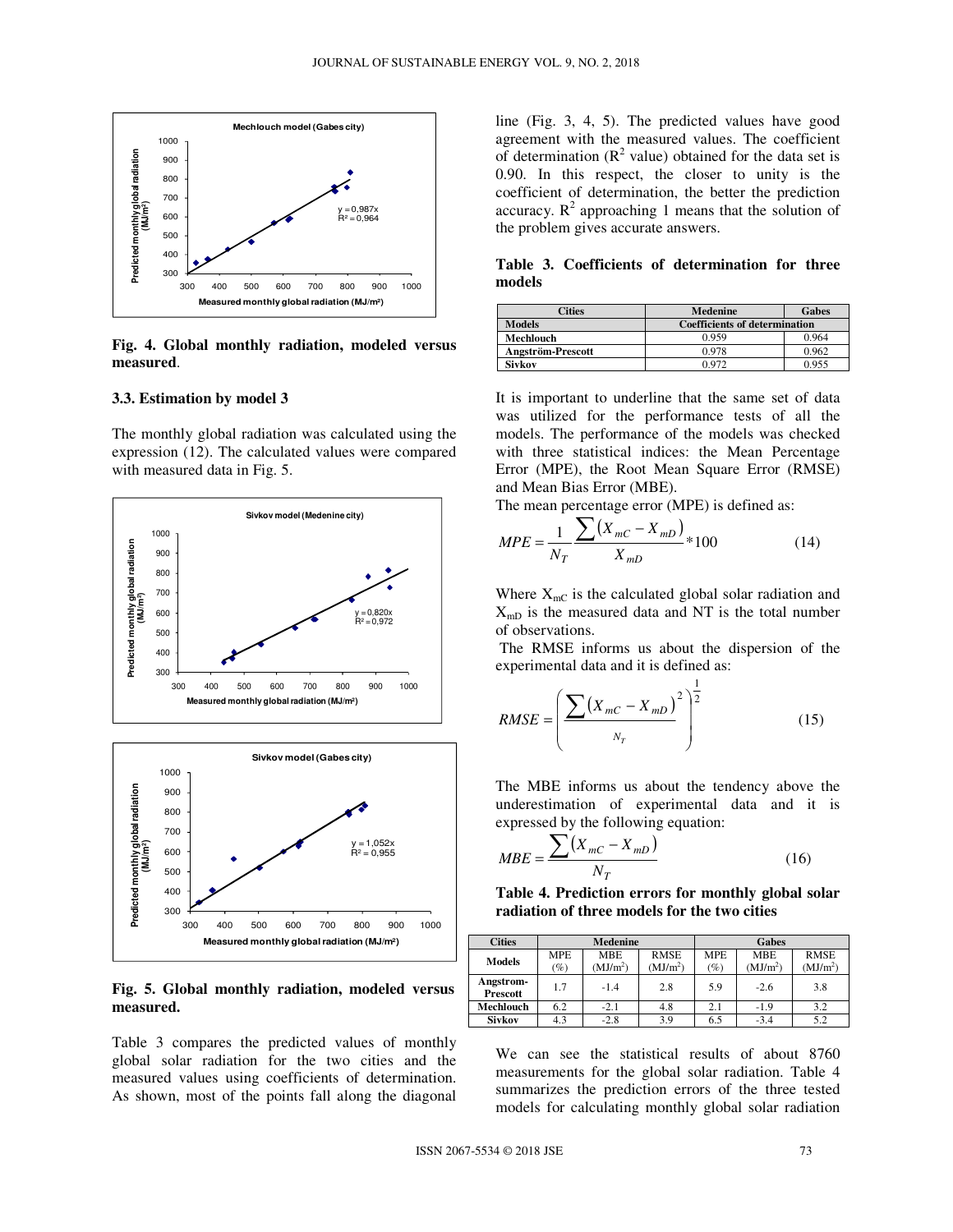of the two cities. All the models provide good predictions for monthly global solar radiation. Angström-Prescott model has the minimum MPE and RMSE for Medenine city (MPE =  $1.7\%$ , RMSE =  $2.8$ ) MJ/m<sup>2</sup>), for Gabes city Mechlouch model has the minimum MPE and RMSE (MPE =  $2.1\%$ , RMSE = 3.2  $MJ/m<sup>2</sup>$ ). So comparison results show that Angström-Prescott and Mechlouch model provide the best results among the three models respectively for Medenine city and for Gabes city.

Models produce low values of MPE, MBE and RMSE with estimating the mean monthly global solar radiation. The yearly global solar radiations have an accuracy of 1.8%, 6.3% and 4.4% respectively for Angström-Prescott, Mechlouch and Sivkov model for Medenine city, for Gabes city are 6%, 2.3% and 6.6% respectively for Angström-Prescott, Mechlouch and Sivkov model.

#### **3.4. Seasonal variation of global solar irradiance**

For Medenine city, the mean monthly global solar radiations measured and also estimated by the model of Angström-Prescott are plotted in Fig. 6. From this figure, we find that the maximal monthly mean of global radiation occurs in summer (1042 MJ/m² per month) and in spring (943 MJ/m<sup>2</sup> per month). In autumn and winter we find respectively 712 MJ/m² per month and 552 MJ/m² per month.



**Fig. 6. Variation of means monthly solar radiation for Medenine city** 



**Fig. 7. Variation of means monthly solar radiation for Gabes city** 

For Gabes city, the mean monthly global solar radiations measured and also estimated by the model of Mechlouch are plotted in Fig.7. We find that the maximal of global solar radiation is high throughout the summer months reaching 808 MJ/m² per month, in spring months 760 MJ/m² per month. In autumn and winter we find respectively 570 MJ/m<sup>2</sup>/month and 425 MJ/m² per month.

#### **4. CONCLUSION**

This study provides methods for estimating global solar radiation for two cities in the south of Tunisia (Medenine city and Gabes city) based upon three empirical models (Angström-Prescott, Mechlouch and Sivkov model).

The performance of the models was checked with coefficient of determination  $R^2$  and three statistical indices: the Mean Percentage Error (MPE), the Root Mean Square Error (RMSE) and Mean Bias Error (MBE).

The agreement between the measured and estimated global solar radiation values was found to be satisfactory for all the models in the two southern Tunisian cities, but Angström-Prescott model provides the best results among the three models for Medenine city and Mechlouch model provides the best results among the three models for Gabes city. The MPE, MBE and RMSE are respectively 1.7%, -1.4 MJ/m²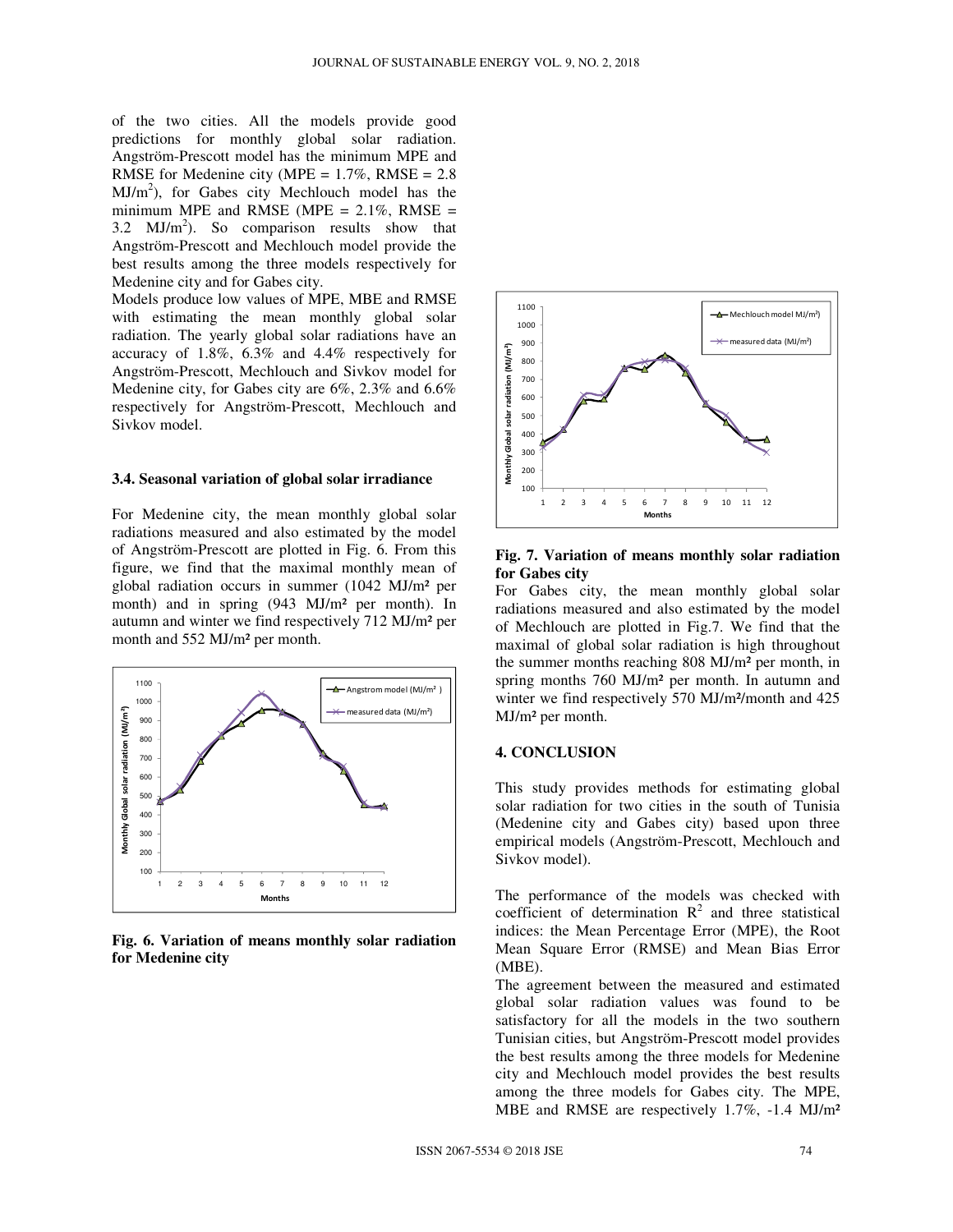and 2.8 MJ/m² for Angström-Prescott model for Medenine city, for Gabes city are respectively 2.1%, - 1.9 MJ/m² and 3.2 MJ/m² for Mechlouch model.

The yearly global solar radiations have an accuracy of 1.8%, 6.3% and 4.4% respectively for Angström-Prescott, Mechlouch and Sivkov model for Medenine city, for Gabes city are  $6\%$ ,  $2.3\%$  and  $6.6\%$ respectively for Angström-Prescott, Mechlouch and Sivkov model.

The results show that these models will be useful for the design of various systems using solar energy in the south of Tunisia especially in cases where radiation measurements are not readily available.

#### **Acknowledgements**

The corresponding author thanks the meteorological stations of Medenine city and Gabes city for their cooperation.

## **REFERENCES**

- 1. Souza, J.L., R.M. Nicacio, and M.A.L. Moura. 2005. "Global solar radiation measurements in Maceio, Brazil". *Renewable Energy*. 30:1203– 1220.
- 2. Wong, L.T. and Chow, W.K. "Solar radiation model". 2001. *Applied Energy*. 69:191–224.
- 3. C. I. Elekalachi, A. O. C. Nwokoye, I. A. Ezenwa1, N. L. Okoli, Estimation of Global Solar Radiation from Monthly Mean Sunshine Hour Data in Some Cities in South Eastern Zone of Nigeria, Vol. 2, No. 2, 2016, pp. 96-103.
- 4. Altin Maraj, Andonaq Londo, Coskun Firat, Rexhep Karapici, Solar Radiation Models for the City of Tirana, Albania, international journal of renewable energy research, Vol.4, No.2, 2014
- 5. Menges, H.O., C. Ertekin, and M. H. Sonmete. 2006. "Evaluation of global solar radiation models for Konya, Turkey". *Energy Conversion and Management*. 47:3149–3173.
- 6. Khogali , A, M.R.I., Ramadan, Z.E.H. Ali, and Fattah, Y.A. 1983. "Global and diffuse solar irradiance in Yemen". *Solar Energy*. 31(1): 85– 94.
- 7. Angström, A. "Solar and terrestrial radiation". 1924. *Quart J Roy Met Soc*. 50:121–125.
- 8. Barbaro, S., S. Coppolino, C. Leone, and E. Sinagra. 1978. "Global solar radiation in Italy". *Solar Energy*. 20:431–435.
- 9. Badescu, V. 1999. "Correlations to estimate monthly mean daily solar global irradiation: application to Romania". *Energy*. 24:883–893.
- 10. Rehman, S. 1999."Empirical model development and comparison with existing correlations".

*Applied Energy*. 64:369–378.

- 11. Mohandes, M., A. Balghonaim, M. Kassas, S., Rehman, and T.O. Halawani. 2000. "Use of radial basis functions for estimating monthly mean daily solar-radiation". *Solar Energy*. 68(2):161–168.
- 12. Islam M.D., I. Kubo, M. Ohadi, and A. A. Alili. 2009. "Measurement of solar energy radiation in Abu Dhabi, UAE". *Applied Energy*. 86: 511–515.
- 13. Abdalla Y.A.G., and G.M. Feregh. 1988. "Contribution to the study of solar radiation in Abu Dhabi". *Energy Conversion and Management*. 28:63–67.
- 14. Desnica, U.V., B.G. Petrovic, and D. Desnica. 1986. "Calculation of monthly average daily insolation on tilted, variously oriented surfaces using analytically weighted Rb factors". *Solar Energy*. 37(2):81–90.
- 15. Liu, B.Y.H, and R.C. Jordan. 1960. "The interrelationship and characteristic distribution of direct, diffuse and total solar radiation". *Solar Energy*. 4:1–19.
- 16. Klein, S.A. 1977. "Calculation of monthly average insolation on tilted surfaces". *Solar energy*.19:325–329.
- 17. MA, C.C.Y., and M. Iqbal. 1983. "Statistical comparison of models for estimating solar radiation on inclined surfaces". *Solar Energy*. 31(3):313–317.
- 18. Hay, J.E. 1979."Calculation of monthly mean solar radiation for horizontal and inclined surfaces". *Solar Energy*. 23:301-307.
- 19. Klucher, T.M. 1979. "Evaluation of models to predict insolation on tilted surfaces". *Solar energy*. 23(2):111–114.
- 20. Prescott, J.A. 1940. "Evaporation from water surface in relation to solar radiation". *Trans Roy Soc Austr*. 46:114–118.
- 21. Duffie, J.A., and Beckman WA. 1991."Solar engineering of thermal process". *New York: Wiley*.
- 22. Mechlouch, R.F., and A. Ben Brahim. 2001. "Modélisation de la densité du flux solaire global de la ville de Gabés". *Revue des énergies renouvelables*. 4(1):1–9.
- 23. Sivkov, S.I. 1964. "To the methods of computing possible radiation in Italy". *Trans. Main Geophys. Obs.*. 160.
- 24. Yousef, A., G. Abdalla, and M. K. Baghdady.1985 "Global and diffuse solar radiation in Doha (Qatar)". *Solar and Wind Technology*. 2(3/4): 209-212.